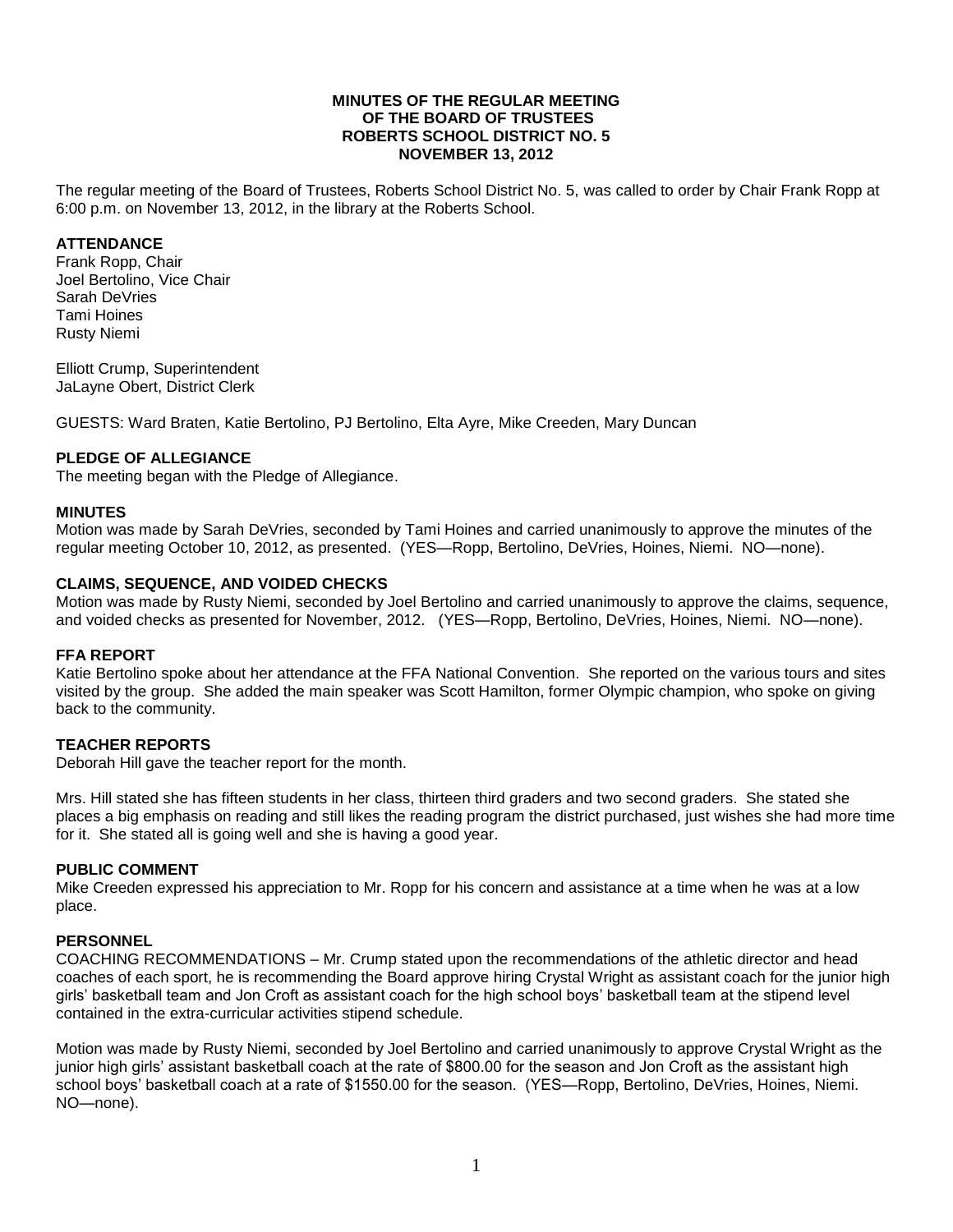SPECIAL EDUCATION PARAPROFESSIONAL – Mr. Crump stated there is a new student enrolling tomorrow who will require the services of a full-time aide. He added the Special Education Co-op will assist us with \$7500 for that position this year. He stated he is recommending the district advertise for a special education paraprofessional for 7.5 hours per day at \$12.67 per hour.

Motion was made by Sarah DeVries, seconded by Joel Bertolino and carried unanimously to approve hiring a special education paraprofessional for a special needs student at \$12.67 per hour. (YES—Ropp, Bertolino, DeVries, Hoines, Niemi. NO—none).

## **NEW BUSINESS**

CHRISTMAS/WINTER HOLIDAY EVENT – Mr. Crump asked if the Board would like to keep the staff Christmas party the same as last year at the Roberts Café. He stated December 17 seems like a good date for the event and if the Board is agreeable, he will consult with the owner.

The Board indicated its approval of the superintendent's recommendation for the staff Christmas party.

ROBERTS COMMUNITY FOUNDATION BENCHES – Mr. Crump stated he received an e-mail from Elta Ayre on behalf of the Roberts Community Foundation concerning putting more memorial benches around the school. He stated he would like them to consider purchasing something other than the benches, such as picnic tables on the football field by concessions.

Elta Ayre stated at their last meeting, the foundation board approved ordering six more benches.

NEW SCOREBOARD – Mr. Crump stated there have been issues with our scoreboard turning off in the middle of games. He stated Brian Kessner tried to fix it but was not able to but we could hire an electrician to diagnose the problem or replace the system with a wireless system.

Mr. Crump stated we could look into getting sponsorships to purchase a wireless system.

Mr. Niemi stated he knows this is important but shouldn't we try to figure out what is wrong rather than just replacing the system.

Mr. Bertolino stated this came about because he was checking into updating the marquee for RCF. He stated the representative also sells scoreboards and was able to give us a quote for the wireless system of \$9300.

Mr. Crump stated he would contact the company where we got the scoreboards to see if they have any suggestions, check prices with other companies, and pursue sponsorships if we decide to get a new system.

OUTSIDE LIGHTING – Mr. Crump stated he asked Dan Nardinger to check into options for bulbs for outside lighting at the east end of the gym and by the kitchen. He stated we will be replacing the two lights at the east end of the gym with LED fixtures and use one of those to replace the light for the kitchen.

HOT WATER HEATER – Mr. Crump stated Dan Nardinger thinks he can get a hot water heater for no cost and if so, he will be replacing the hot water heater in the shop.

TECHNOLOGY UPGRADE – Mr. Crump stated the hard drive in the server failed and has been replaced with a new hard drive with increased memory for \$396.40.

SKI DAYS – Mr. Crump stated Crystal Wright contacted the ski hill about ski days for our students and has tentatively scheduled February 21 and March 11, 2013. He recommended the Board approve those days for ski days.

Motion was made by Sarah DeVries, seconded by Rusty Niemi and carried unanimously to approve February 21 and March 11, 2013 as ski days. (YES—Ropp, Bertolino, DeVries, Hoines, Niemi. NO—none).

NOTIFICATION OF PENDING CLAIM – Mary Duncan, an attorney with Felt, Martin, Frazier & Weldon, stated our insurance company has appointed her firm to represent the district in a claim that has been filed. She stated the claim was filed by Mike Creeden, a teacher in the district and member of the military who was returned to his teaching position upon his return from active duty but is claiming he should also be given a coaching position in the volleyball program. She stated the claim was filed by the U.S. Department of Labor under the Uniformed Services Employment and Reemployment Rights Act of 1994 (USERRA).